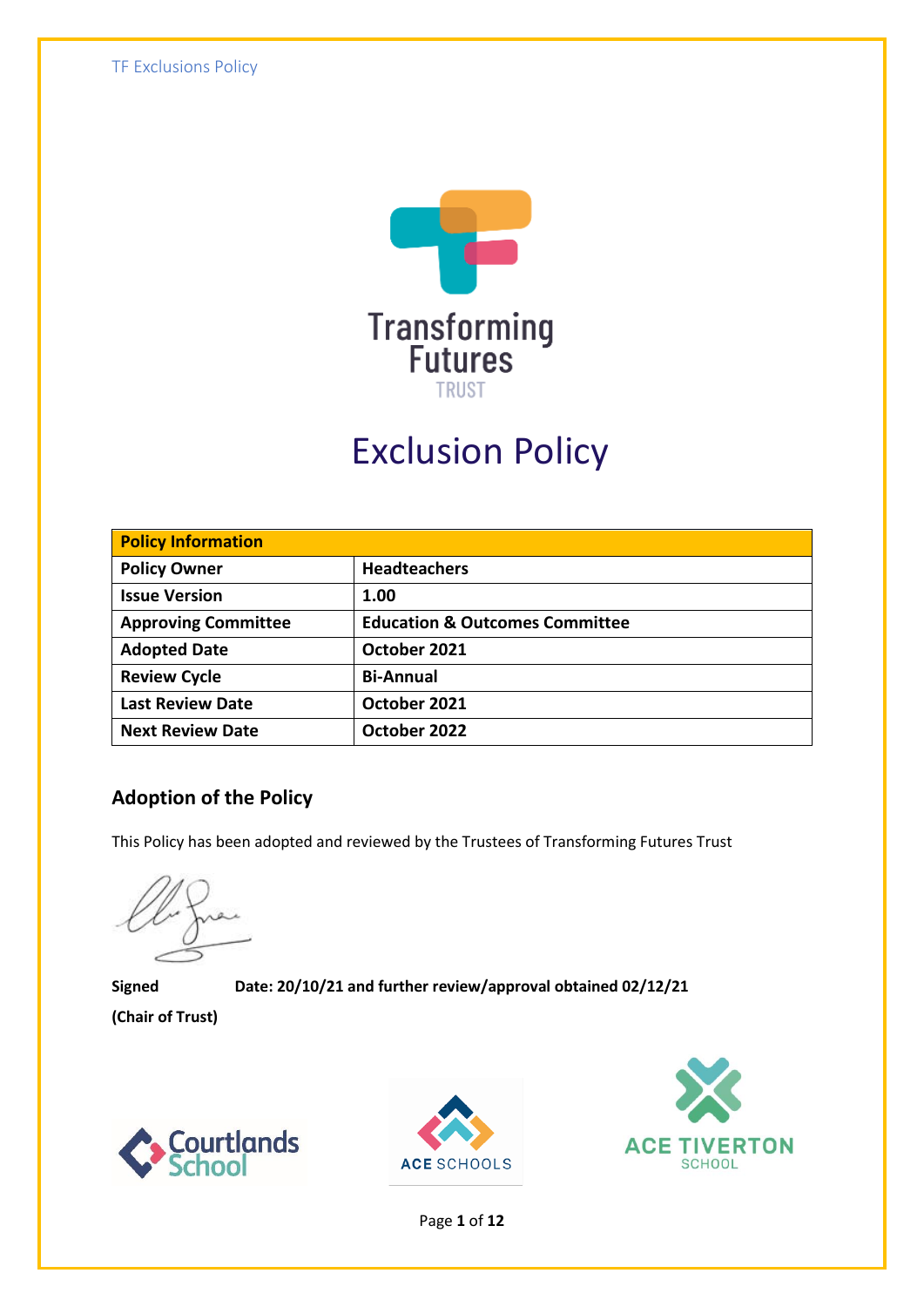### Introduction

This Policy sets out the Framework for how Exclusions are managed within schools in the Trust. The aim to ensure that:

- i The exclusions process is applied fairly and consistently.
- ii The exclusions process is understood by Trustees, staff, parents and pupils.
- iii Pupils in school are safe and happy.
- iv Pupils do not become NEET (not in education, employment or training).

# Legislation

The principal legislation to which this policy relates is:

- i. The Education Act 2002, as amended by the Education Act 2011;
- ii. The School Discipline (Pupil Exclusions and Reviews) (England) Regulations 2012;
- iii. The Education and Inspections Act 2006; and
- iv. The Education (Provision of Full-Time Education for Excluded Pupils) (England) Regulations 2007.

# Decision to Exclude a Pupil

The Trust will endeavour to avoid exclusion wherever possible. A decision to exclude a pupil for a fixed period is taken only in response to very serious breaches of the Trust behaviour policy, including persistent disruptive behaviour, where these are not serious enough to merit permanent exclusion nor minor enough for detention to be appropriate.

Fixed term exclusion is likely to be the minimum sanction for a malicious allegation against a member of staff. Repeated malicious allegations are likely to result in Permanent Exclusion.

Pupils may be excluded permanently or for one or more fixed periods of time up to a maximum of 45 days in one academic year.

Fixed term exclusions do not have to be continuous and in exceptional circumstances may be converted into permanent exclusions.

Unofficial exclusions, are unlawful even with parental consent.

A decision to exclude a pupil permanently will only be taken:

- i. in response to a serious breach, or persistent breaches, of the school's behaviour policy; and
- ii. where allowing the pupil to remain in school would seriously harm the education or welfare of the pupil or others in the school.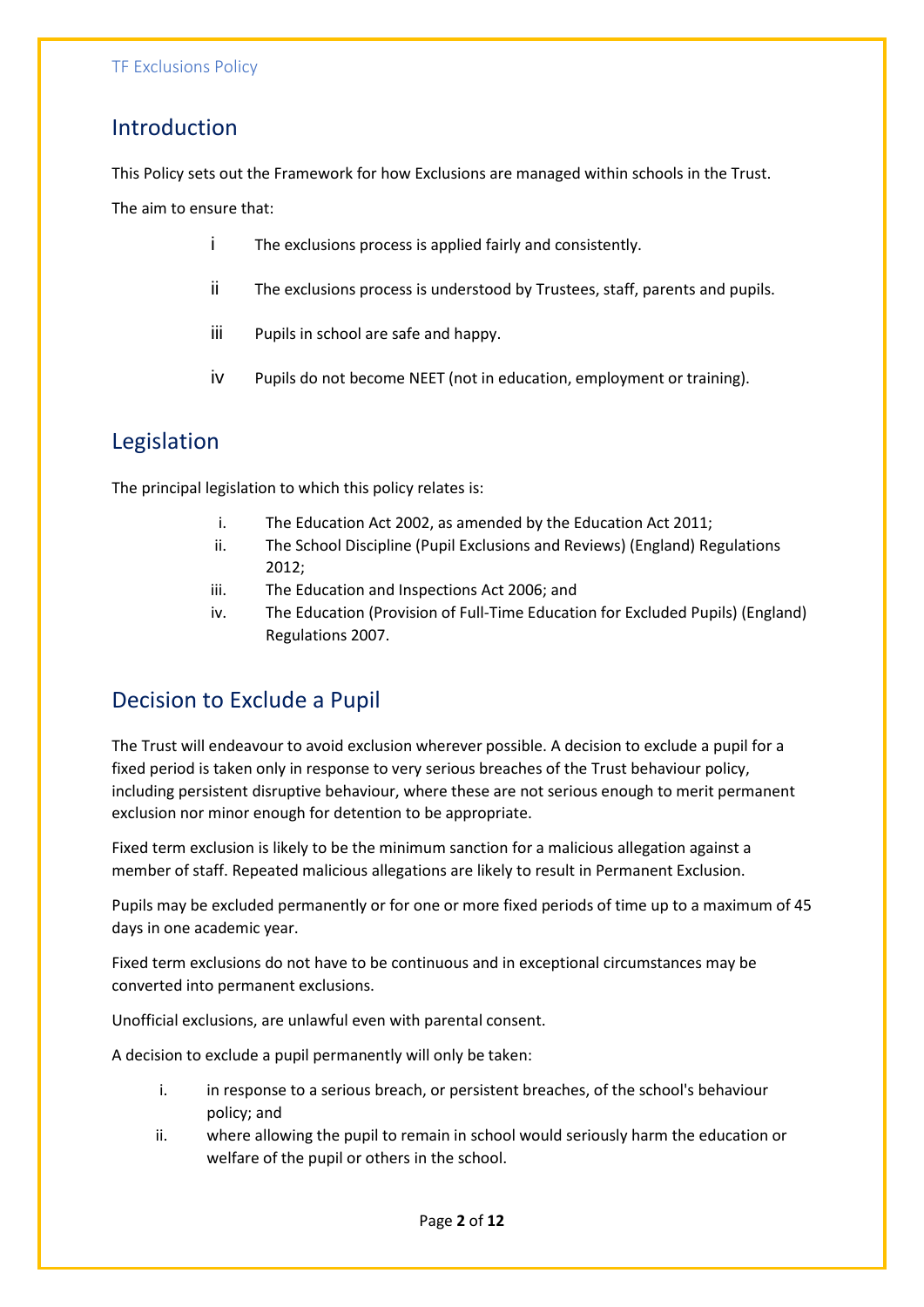The school will follow the latest DfE guidance regarding exclusions from schools for both fixed term and permanent exclusions to ensure that students are treated fairly and not discriminated against.

Statutory Guidance: Exclusion from maintained schools, academies and student referral units in England

#### <https://www.gov.uk/government/publications/school-exclusion>

The decision on whether to exclude is for the head teacher in the individual school within the Trust to take. However, where practical, head teachers will give pupils an opportunity to present their case, which should be recorded in writing, before taking the decision to exclude.

Before deciding whether to exclude a pupil, either permanently or for a fixed period, the Head teacher will:

- i Consider all the relevant facts and evidence, including whether the incident(s) leading to the exclusion were provoked.
- ii Allow the pupil to give their version of events.
- iii Consider if the pupil has special educational needs (SEN).
- iv Consider if the pupil is at risk of CSE/CE/CP concerns.

How these contributing factors have been considered will be recorded as part of the exclusion report held on the pupil's file.

### Early Intervention

Early intervention to address underlying causes of disruptive behaviour will include an assessment of whether appropriate provision is in place to support any SEND or disability that a pupil may have. Head teachers will also consider the use of a multi-agency assessment for pupils who demonstrate persistent disruptive behaviour. Such assessments may pick up unidentified special educational needs but the scope of the assessment could go further, for example, by seeking to identify mental health or family problems. All early intervention work needs to be appropriately evidenced on the pupil's file.

Where a pupil has received multiple exclusions, or is approaching the legal limit of 45 school days of fixed period exclusion in an academic year, head teachers will consider whether exclusion is providing an effective sanction.

### Informing Parents

Whenever a head teacher excludes a pupil they will, without delay, notify parents of the period of the exclusion and the reasons for it.

They will also, without delay, provide parents with the following information in writing:

- I. the reasons for the exclusion;
- II. the period of a fixed period exclusion or, for a permanent exclusion, the fact that it is permanent;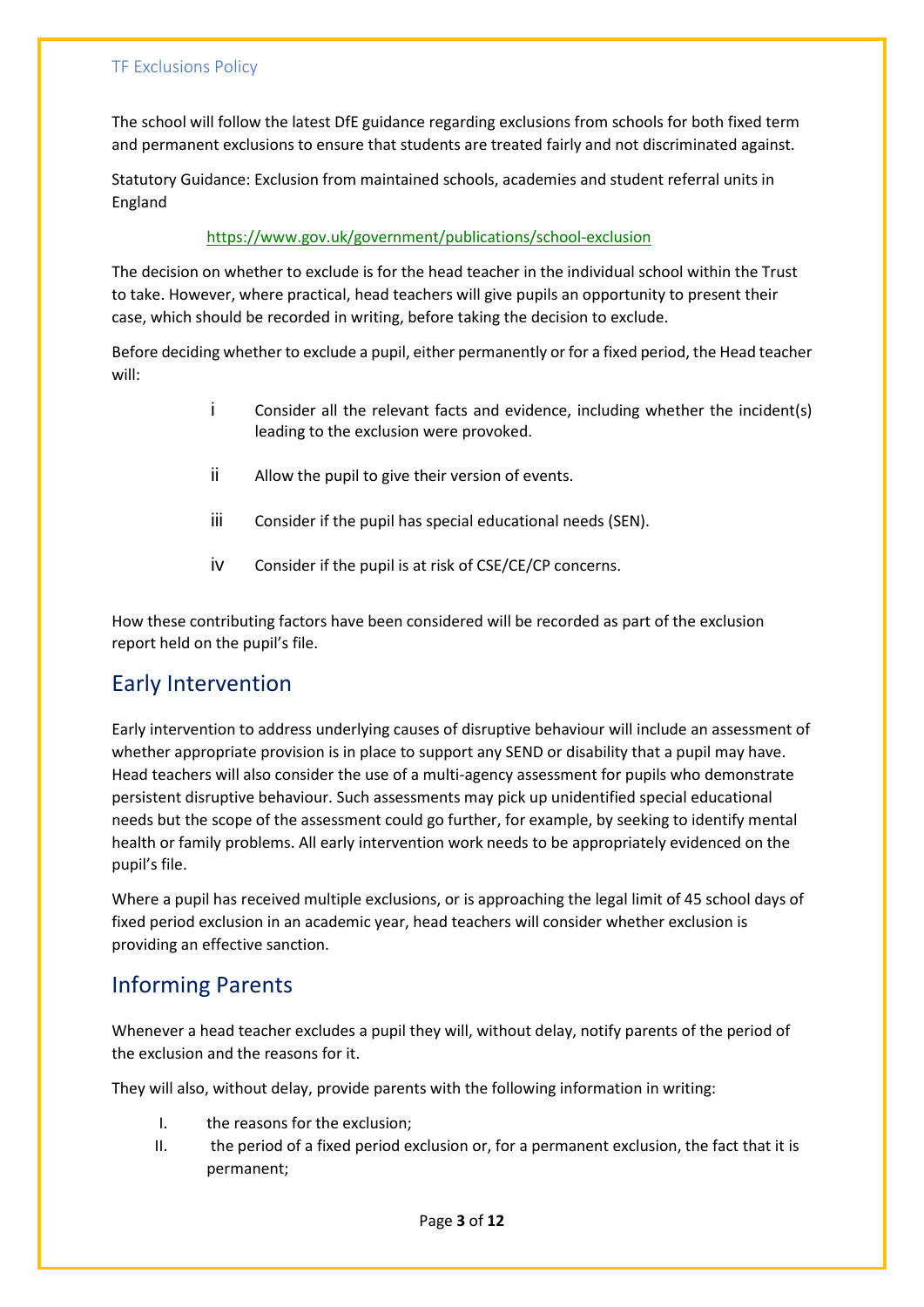- III. that for the first five school days of an exclusion (or until the start date of any alternative provision where this is earlier) parents are legally required to ensure that their child is not present in a public place during school hours without reasonable justification, and that parents may be given a fixed penalty notice or prosecuted if they fail to do so.
- IV. parents' right to make representations about the exclusion to Trustees and how the pupil may be involved in this;
- V. how any representations should be made; and
- VI. where there is a legal requirement for Trustees to consider the exclusion, that parents have a right to attend a meeting, be represented at this meeting (at their own expense) and to bring a friend.

The school will take reasonable steps to set work for the pupil during the first five days of the exclusion.

Alternative provision will be arranged for exclusions of more than five days, arranged by the Trust for fixed term exclusions and arranged by the Local Authority for permanent exclusions.

# Informing Trust Board

The head teacher must, without delay, notify the local governing body, the CEO of the Trust and the local authority of:

- I. a permanent exclusion (including where a fixed period exclusion is made permanent);
- II. exclusions which would result in the pupil being excluded for more than five school days (or more than ten lunchtimes) in a term; and
- III. exclusions which would result in the pupil missing a public examination or national curriculum test.

Notifications must include the reasons for the exclusion and the duration of any fixed period exclusion

For a permanent exclusion, if the pupil lives outside the local authority in which the school is located, the head teacher must also advise the pupil's 'home authority' of the exclusion without delay.

# The requirements on Trustees to consider an exclusion

Trustees must consider the reinstatement of an excluded pupil within 15 school days if:

- I. the exclusion is permanent;
- II. it is a fixed period exclusion which would bring the pupil's total number of school days of exclusion to more than 15 in a term; or
- III. it would result in a pupil missing a public examination or statutory test.

If requested to do so by the parents, Trustees must consider the reinstatement of an excluded pupil within 50 school days of receiving notice of the exclusion if a pupil would be excluded from school for more than five school days, but not more than 15, in a single term.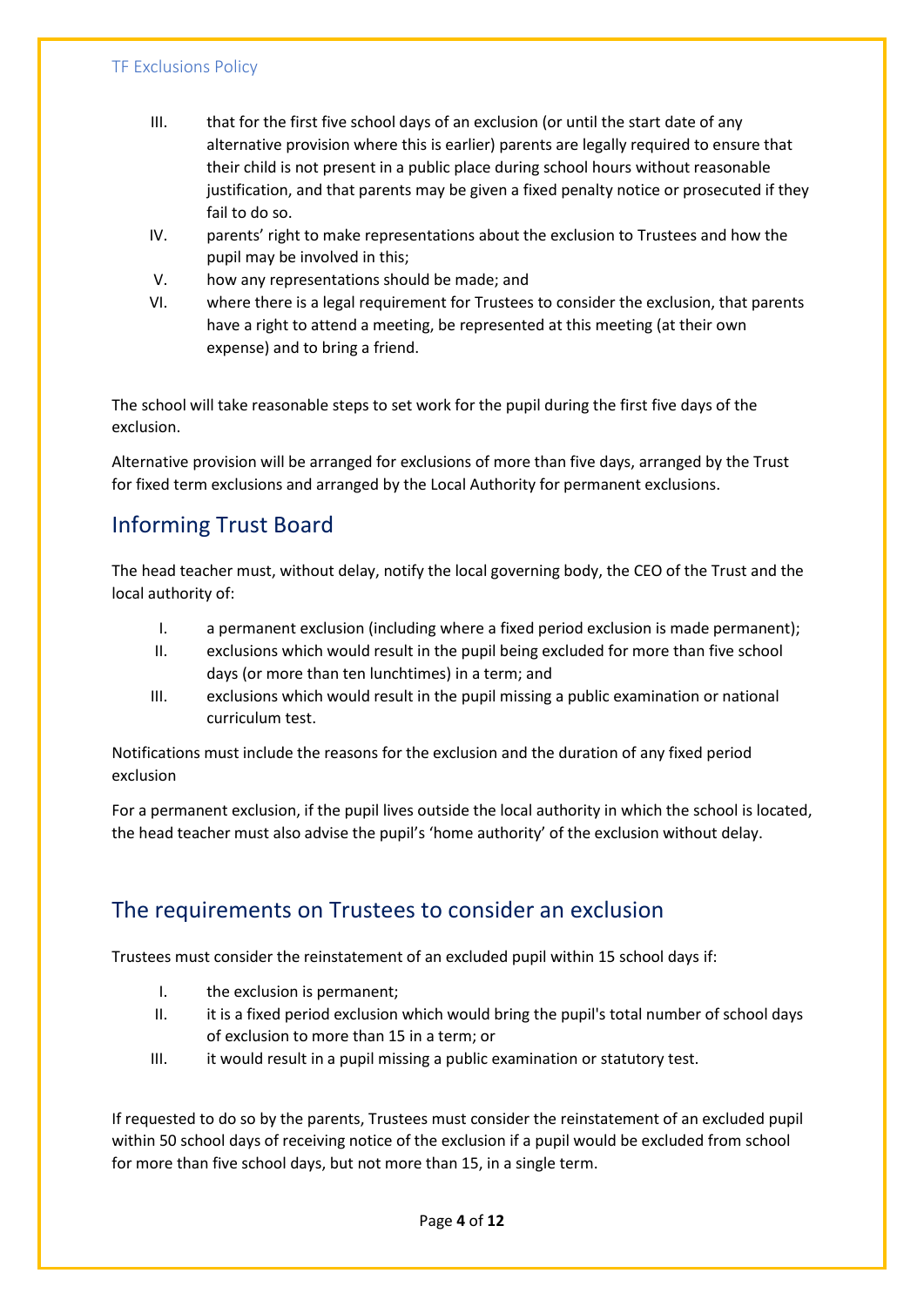Where an exclusion would result in a pupil missing a public examination or national curriculum test there is a further requirement for Trustees, so far as is reasonably practicable, to consider the exclusion before the date of the examination or test. If this is not practicable, the chair of Trustees may consider the exclusion independently and decide whether or not to reinstate the pupil.

In the case of a fixed period exclusion which does not bring the pupil's total number of days of exclusion to more than five in a term, Trustees must consider any representations made by parents, but it cannot direct reinstatement and is not required to arrange a meeting with parents.

The process Trustees follows when considering an exclusion will follow the statutory guidance: Exclusion from maintained schools, academies and student referral units in England.

#### <https://www.gov.uk/government/publications/school-exclusion>

# The requirements on Trustees in preparing for the consideration of an exclusion decision

The Trustee Panel will comprise a minimum of three Trustees. They should have had sufficient training to be able to effectively challenge the Headteacher's decision and ensure all necessary evidence is considered appropriately. One member of the Panel should be elected to chair the hearing

Prior to the hearing, the school will also provide a body of evidence which should contain the following reports/statements, circulated to all parties at least 5 days prior to the hearing, which should include but not limited to:

- A log of behaviour incidents and associated sanctions
- The letter from Headteacher to parent/s confirming exclusion and stating the reason/s for exclusion.
- Written evidence where the head teachers has given the pupil an opportunity to present their case
- Written evidence of contributory factors that have been taken into account
- Written evidence of early intervention that has taken place
- Details of any previous exclusions
- Previous correspondence between school, parents and other agencies (if involved)
- Staff and any other witness statements regarding the incident/s which led to the permanent exclusion. (The school will anonymise or summarise student statements to protect the identity of those providing statements.)
- Reports of counselling undertaken
- Details of the support provided the student prior to the decision to exclude.
- A statement from the SENDCo detailing the student's needs and the school's adjustments to meet these needs, and any additional reports from other professionals such as Educational Psychologists.
- A copy of the school's policies on behaviour and up-to-date DfE guidelines.
- A record of the student's attendance/absence
- A copy of any external or other reports by other agencies e.g. social care, EWO, that may be appropriate.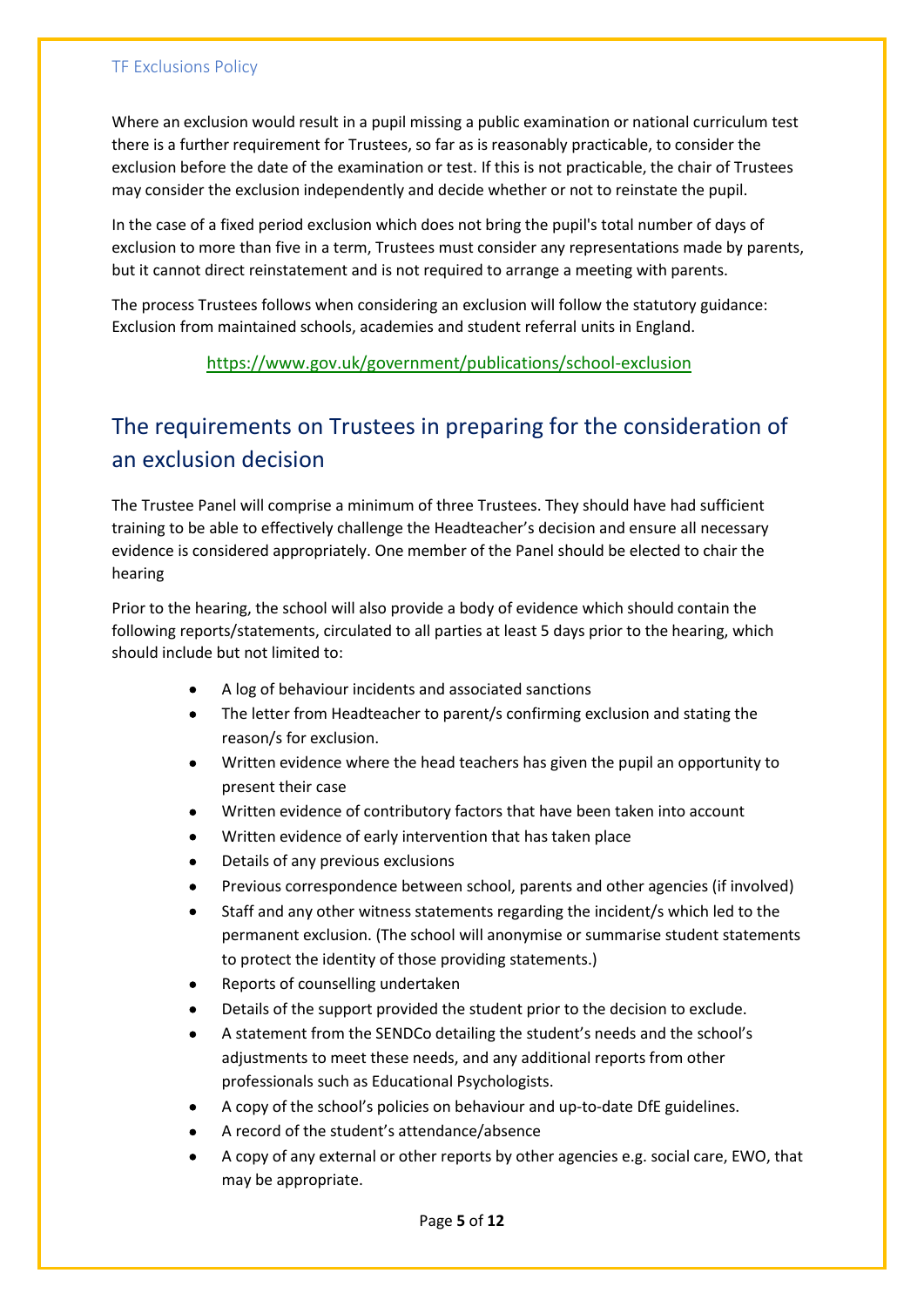• A report of action taken against other students who may have been involved in the incident/s

Before the packs are sent out, they must be checked and signed off by the headteacher confirming that:

- The information is fully complete
- Only information associated with the exclusion has been included
- All sensitive and personal information about other individuals has been blacked out and independently checked by another person.

The Trustee panel should:

- not discuss the exclusion with any party outside of the meeting;
- allow parents and pupils to be accompanied by a friend or representative (where a pupil under 18 is to be invited as a witness, the Trustee panel should first seek parental consent and invite the parents to accompany their child to the meeting);
- have regard to their duty to make reasonable adjustments for people who use the school and consider what reasonable adjustments should be made to support the attendance and contribution of parties at the meeting (for example where a parent or pupil has a disability in relation to mobility or communication that impacts upon their ability to attend the meeting or to make representations); and
- identify the steps they will take to enable and encourage the excluded pupil to attend the meeting and speak on his / her own behalf (such as providing accessible information or allowing them to bring a friend), taking into account the pupil's age and understanding.

# The requirements on the Trustee panel when considering the reinstatement of an excluded pupil

Where the Trustee panel is legally required to consider an exclusion, they must consider the interests and circumstances of the excluded pupil, including the circumstances in which the pupil was excluded, and have regard to the interests of other pupils and people working at the school. In addition the panel need to consider whether the decision to exclude the pupil was lawful, reasonable and procedurally fair, and whether the headteacher followed their legal duties.

The Trustee panel must also consider any representations made by:

- parents;
- the head teacher; and
- a parent may invite a representative of the local authority to attend a meeting of the Trustee panel as an observer; that representative may only make representations with the Trustee panel's consent.

10.3 A typical structure for the hearing is set out below:

• Introductions and initial questions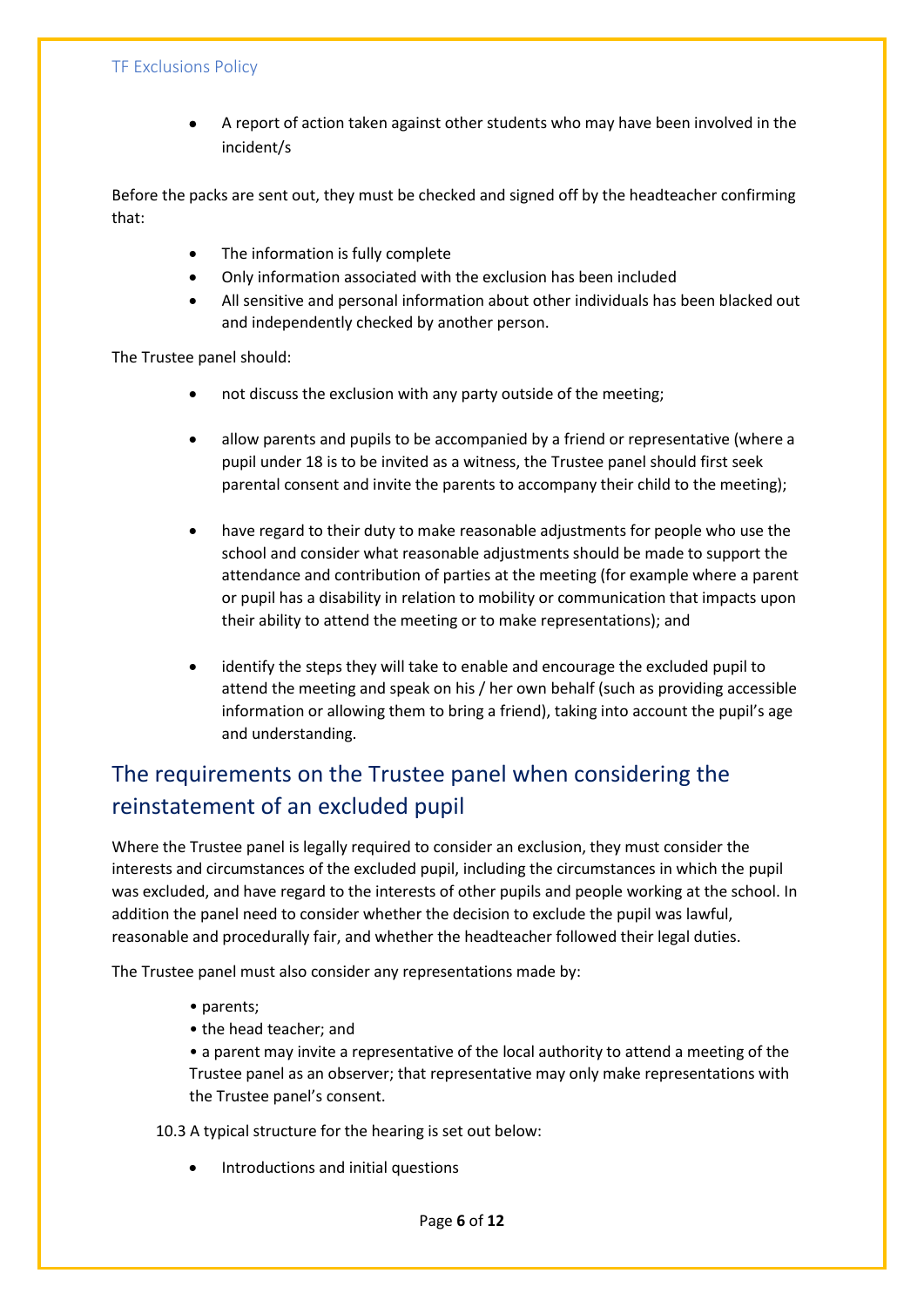- Headteacher's report and presentation of school evidence
- Questions of the Headteacher from the panel members
- Questions of the Headteacher from the others represented at the hearing
- Presentation from the parents/carers
- Questions of parents/carers from the panel
- Questions of the parents or carers from others represented at the hearing
- A short final statement from the Headteacher
- A short final statement from the parents or carers
- The hearing will then be suspended to allow the Trustees to make a decision.
- Once a decision has been agreed, the Trustees will reconvene the hearing and inform all parties of their decision.
- At the Trustees Review Hearing the Panel will decide whether to uphold the exclusion or direct reinstatement of the student immediately or on a particular date.
- Should further information be required to make the decision the Panel may adjourn the meeting to a later date agreed by all parties.

When establishing the facts in relation to an exclusion decision the Trustee panel must apply the civil standard of proof; i.e. 'on the balance of probabilities' it is more likely than not that a fact is true rather than the criminal standard of 'beyond reasonable doubt'. In the light of their consideration, the Trustee panel can either:

- uphold an exclusion; or
- direct reinstatement of the pupil immediately or on a particular date.

Where reinstatement is not practical because for example, the pupil has already returned to school following the expiry of a fixed period exclusion or the parents make clear they do not want their child reinstated, the Trustee panel must, in any event, consider whether the head teacher's decision to exclude the child was justified based on the evidence

# The requirements on a Trustee panel to notify people after their consideration of an exclusion

Where legally required to consider an exclusion, the Trustee panel must notify parents, the head teacher and the local authority of their decision, and the reasons for their decision, in writing and without delay.

Where the pupil resides in a different local authority from the one that maintains the school, the Trustee panel must also inform the pupil's 'home authority'.

In the case of a permanent exclusion the Trustee panel's notification must also include the information below.

- I. The fact that it is permanent.
- II. Notice of parents' right to ask for the decision to be reviewed by an independent review panel and the following information: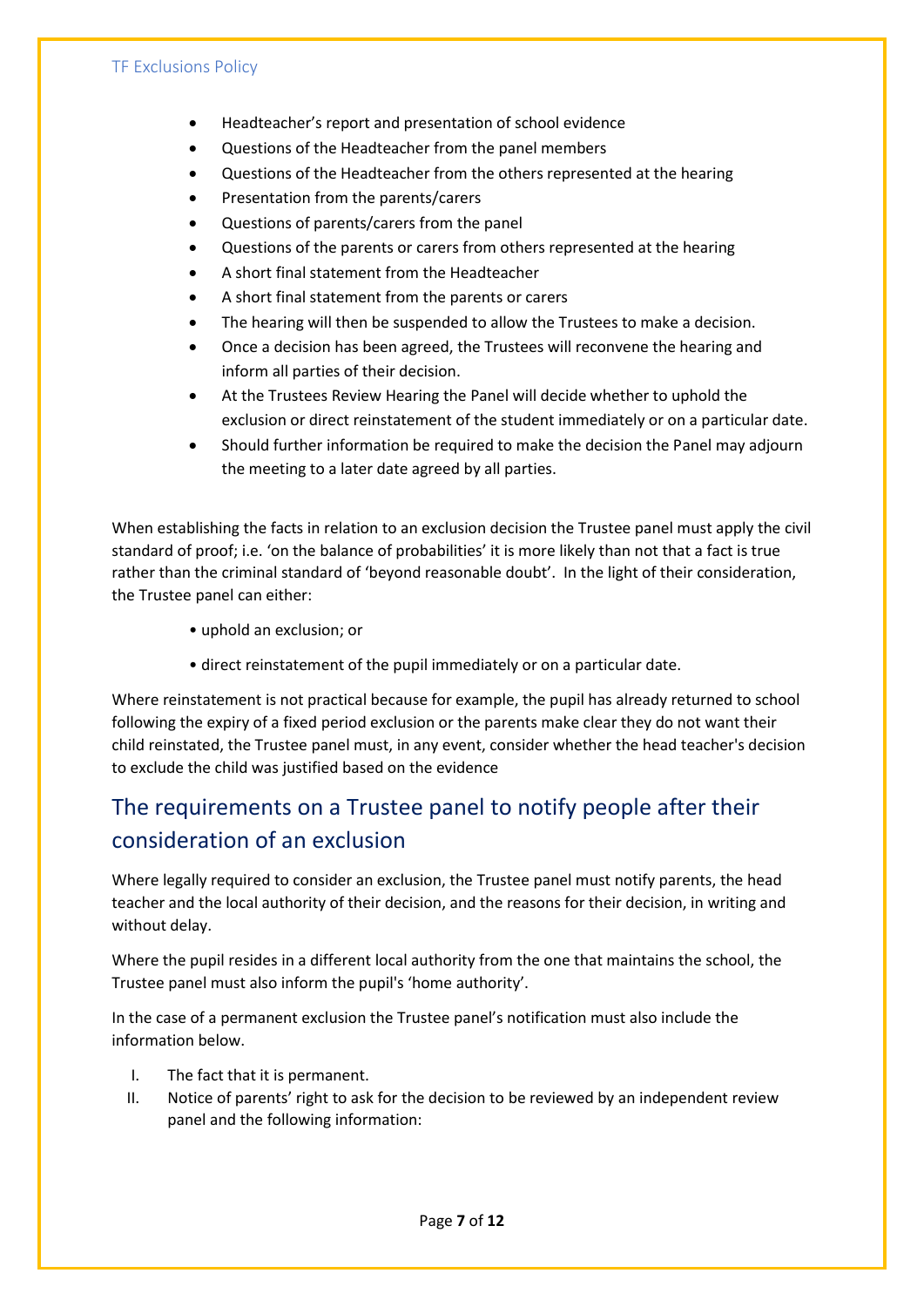- a. the date by which an application for a review must be made (i.e. 15 school days from the date on which notice in writing of the Trustee panel's decision was given to parents;
- b. the name and address to whom an application for a review (and any written evidence) should be submitted;
- c. that any application should set out the grounds on which it is being made and that, where appropriate, this should include a reference to how the pupil's special educational needs are considered to be relevant to the exclusion;
- d. that, regardless of whether the excluded pupil has recognised special educational needs, parents have a right to require the Academy Trust to appoint an SEND expert to attend the review;
- e. details of the role of the SEND expert and that there would be no cost to parents for this appointment;
- f. that parents must make clear if they wish for a SEND expert to be appointed in any application for a review;
- g. that parents may, at their own expense, appoint someone to make written and / or oral representations to the panel and that parents may also bring a friend to the review.

### Independent Review Panel

An appeal must be submitted to the Local Authority. Parents will be given the contact details by the school.

If applied for by parents within the legal time frame, the local authority will arrange for an independent review panel hearing to review the decision of a Trustee panel not to reinstate a permanently excluded pupil.

The legal time frame for an application is:

- a. within 15 school days of notice being given to the parents by the Trustee panel of their decision to uphold a permanent exclusion; or
- b. where an application has not been made within this time frame, within 15 school days of the final determination of a claim of discrimination under the Equality Act 2010 in relation to the exclusion.

Any application made outside of the legal time frame must be rejected by the Local Authority.

The Local Authority must not delay or postpone arranging an independent review panel where parents also make a claim of discrimination in relation to the exclusion to the First-tier Tribunal (Special Educational Needs and Disability) or the County Court

The Local Authority must take reasonable steps to identify a date for the review that all parties are able to attend. However, the review must begin within 15 school days of the day on which the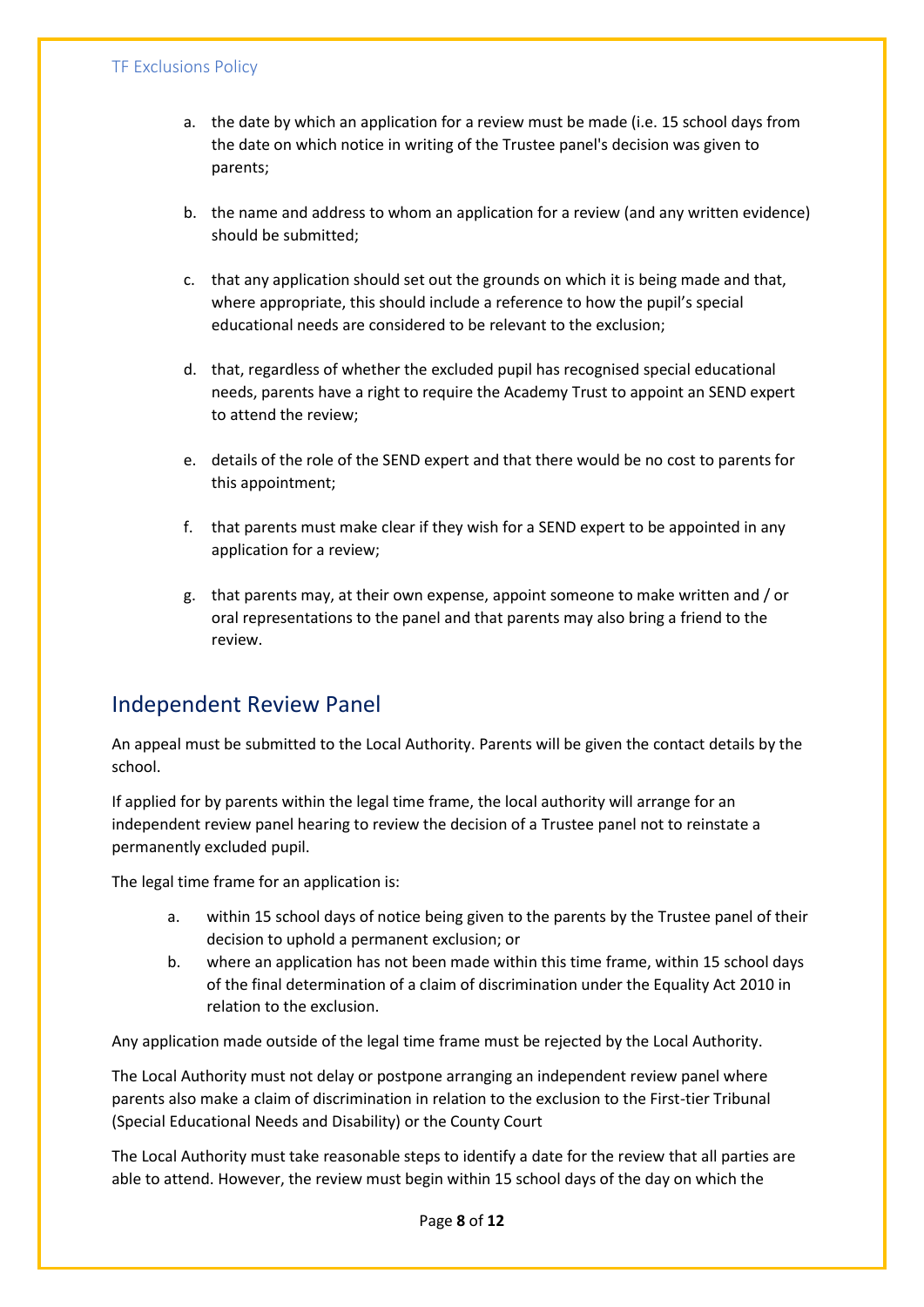School received the parent's application for a review (panels have the power to adjourn a hearing if required).

The Local Authority must arrange a venue for hearing the review, which must be in private unless the independent review panel directs otherwise and must take all reasonable steps to ensure the venue for the review is appropriate, accessible to the parties, and has a suitable area for the parties to wait separately from the panel before the review.

Whether or not the school recognises whether a pupil has SEND needs, all parents have the right to request the presence of an SEND expert at the meeting of the independent review panel.

The independent review panel does not have the right to reinstate a permanently excluded pupil:

- I. Where the panel finds that the Trustee panel decision is flawed on judicial grounds it may direct that the decision is reconsidered – if this recommendation is made, the Trustee panel must reconvene within 10 school days of being notified.
- II. Where the panel finds that the Trustee panel decision is flawed on judicial grounds and the Trustee panel does not overturn the decision, then the independent review panel will be expected to order that the Trust makes an additional payment of £4,000 towards the cost of the alternative provision.

# Appointing independent review panel members

The Local Authority must constitute the independent review panel with either three or five members (as decided by the Academy Trust representing each of the three categories below. A five-member independent review panel must be constituted with two members from each of the categories of school Trustees and head teachers

- I. A lay member to chair the panel who has not worked in any school in a paid capacity, disregarding any experience as a school Trustee or volunteer.
- II. School Trustees who have served as a Trustee for at least 12 consecutive months in the last five years, provided they have not been teachers or head teachers during this time.
- III. Head teachers or individuals who have been a head teacher within the last five years.

A person may not serve as a member of an independent review panel if they:

- I. are a member or director of the Academy Trust or governing body of the excluding school;
- II. are the head teacher of the excluding school or anyone who has held this position in the last five years;
- III. are an employee of the Academy Trust or the governing body, of the excluding school (unless they are employed as a head teacher at another school);
- IV. have, or at any time have had, any connection with the Academy Trust; school; parents or pupil; or the incident leading to the exclusion, which might reasonably be taken to raise doubts about their impartially (though an individual must not be taken to have such a connection simply because they are a head teacher at another school); or
- V. have not had the required training within the last two years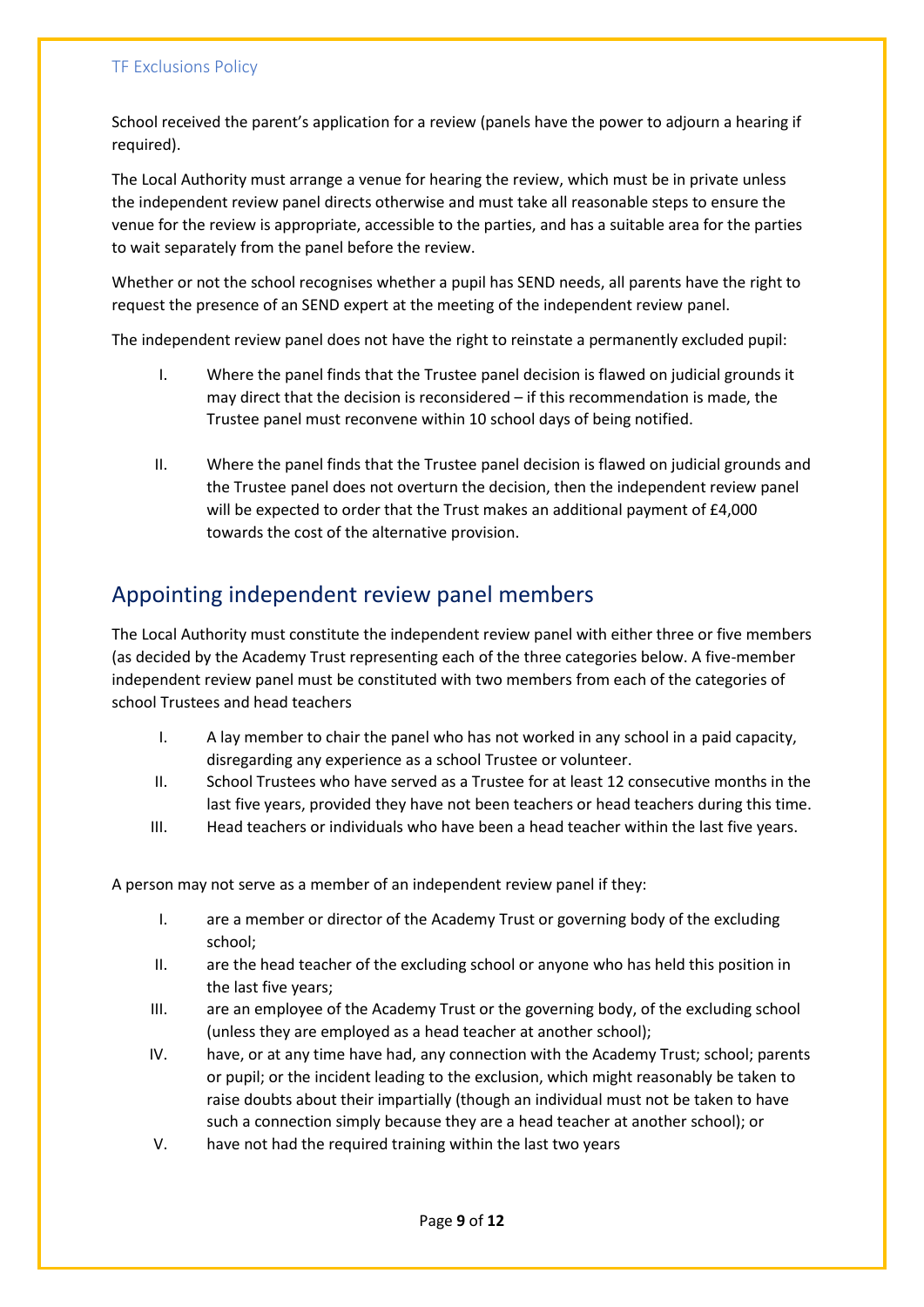VI. where possible, panel members who are Trustees or head teachers should reflect the phase of education (primary / secondary) and type of school from which the pupil was excluded.

In order to meet their duties within the statutory time frame, the Local Authority will identify a number of eligible individuals in each of the different categories required to constitute an independent review panel in advance of an application for a review.

# Ensuring that independent review panel members and clerks are trained

The Local Authority must ensure that all independent review panel members and clerks have received training within the two years prior to the date of the review. This training must have covered:

- I. the requirements of the primary legislation, regulations and statutory guidance governing exclusions (which would include an understanding of how the principles applicable in an application for judicial review relate to the panel's decision making);
- II. the need for the panel to observe procedural fairness and the rules of natural justice;
- III. the role of the chair of an independent review panel;
- IV. the role of the clerk of an independent review panel;
- V. the duties of head teachers, governing bodies and the panel under the Equality Act 2010; and
- VI. the effect of section 6 of the Human Rights Act 1998 (acts of public authorities unlawful if not compatible with certain human rights) and the need to act in a manner compatible with human rights protected by that Act.

# School registers

A pupil's name will be removed from the school admissions register if:

- i. 15 school days have passed since the parents were notified of the exclusion panel's decision to not reinstate the pupil and no application has been made for an independent review panel,
	- or
- ii. The parents have stated in writing that they will not be applying for an independent review panel.

Where an application for an independent review has been made, the Trustee panel will wait until that review has concluded before removing a pupil's name from the register. Where alternative provision has been made for an excluded pupil and they attend it, code B (education off-site) or code D (dual registration) will be used on the attendance register. Where excluded pupils are not attending alternative provision, code E (absent) will be used.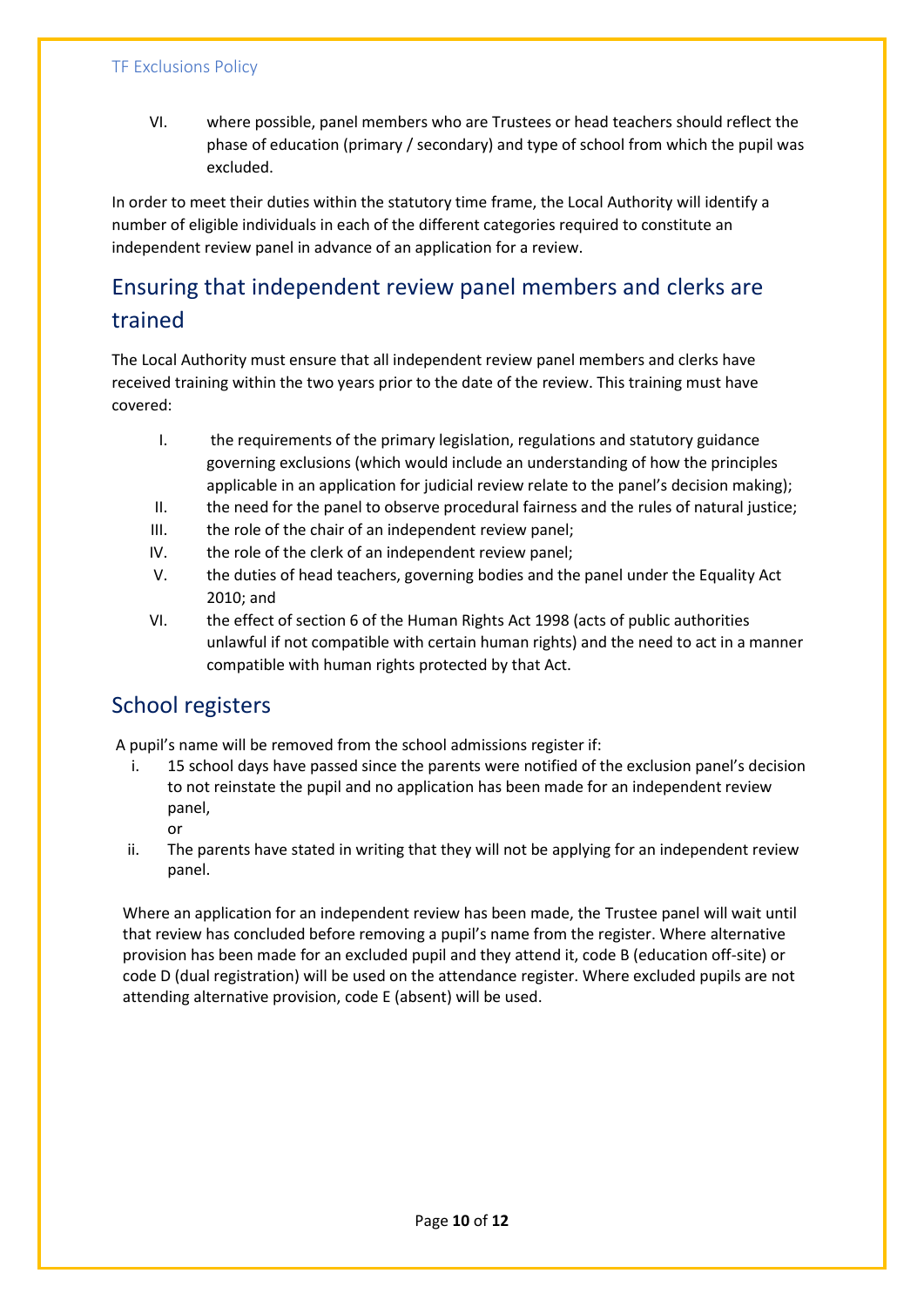# Appendix 1 - A summary of the Trustee panel's duties to review the head teacher's exclusion decision



Page **11** of **12**